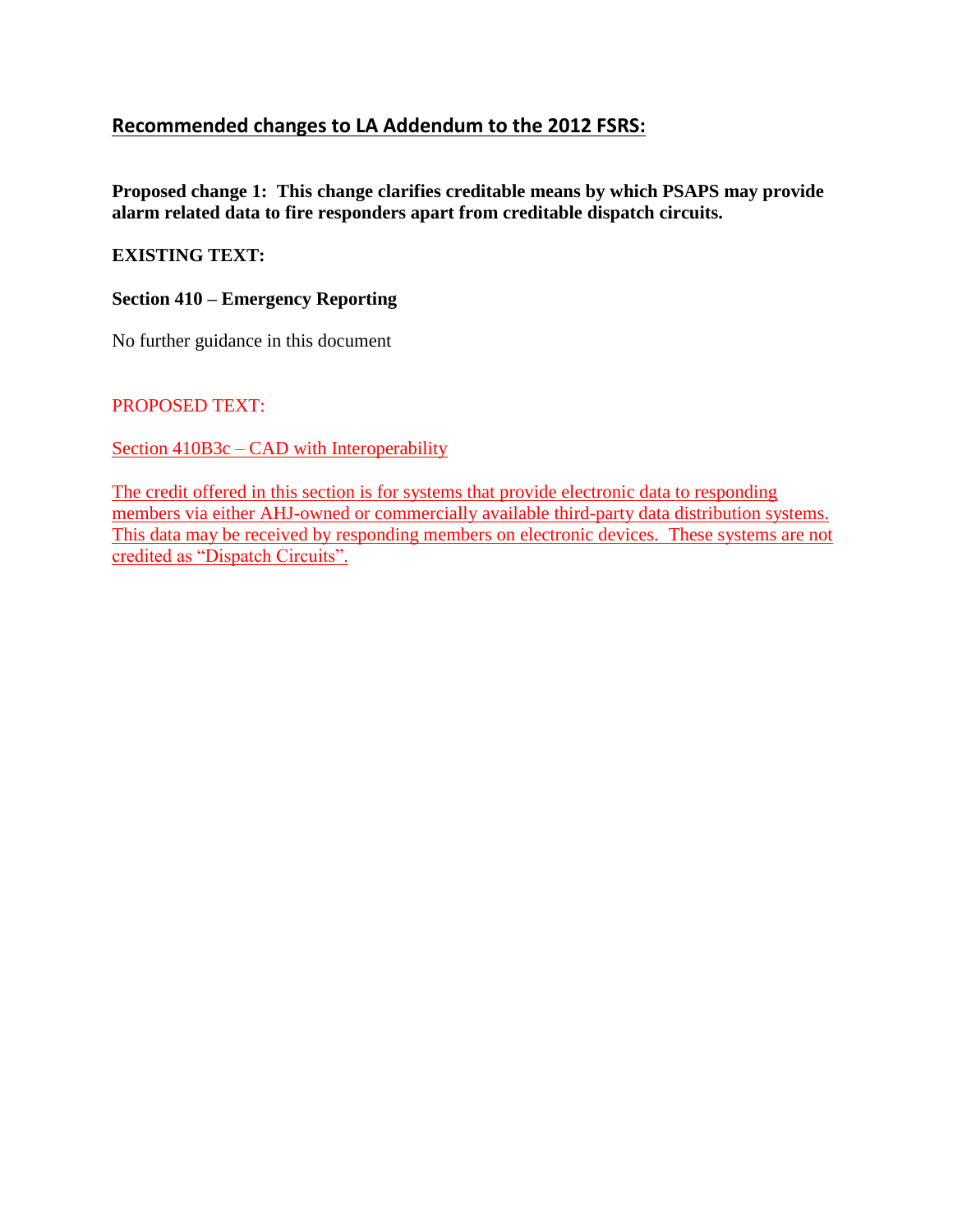#### **Proposed change 2: This change modifies testing requirements for Emergency Power Supply Systems (EPSS) at PSAPS and other facilities critical to fire dispatch operations:**

## **EXISTING TEXT:**

### **Section 431C – Emergency Power Supply Systems**

Uninterruptable Power Supplies are not creditable as stand-alone Emergency Power Supply Systems. These systems are only creditable if used in conjunction with permanently installed auto- or manually-started generator systems.

All communications centers, buildings housing repeater sites, and fire stations housing equipment critical to the dispatch process may receive credit for their emergency power supply systems. Equipment at fire stations that is critical to the dispatch process includes, but may not be limited to, radio repeaters, radio receivers and associated PA systems (when used to alert members at fire stations), and wired dispatch circuits such as Tear and Run printers.

The status of commercial and emergency power supply systems should be monitored using an alarm annunciation system that provides audible and visual alarms to alert dispatchers (or contracted agencies) of system failures. Contracted monitoring services performed at outside facilities may be used in lieu of monitoring by the dispatch facility.

Credit for emergency power supply systems is applied for each type of system in use based on the percentage of the overall system it supports.

EXAMPLE: Suppose a dispatch system requires a total of 10 emergency power supply systems. There are no repeater sites in use, but each fire station has a radio receiver connected to a public address system as its means of receiving alarms. The dispatch center and all 9 of the fire stations require emergency power supply systems. When evaluated by PIAL, the dispatch center and 7 of the fire stations were equipped with autostart generators that were properly configured with an UPS. The remaining two fire stations have central battery systems that provide emergency power. The credit awarded will be the sum of 80% of the credit available for auto-started generators and 20% of the credit available for central battery systems.

Testing for emergency power supply systems is in accordance with NFPA 1221 and includes exercising the emergency power supply system, under load, for a minimum of 1-hr per week. To receive credit for existing emergency power systems, records of system tests must be provided to PIAL at the time of the fire protection area's rating. Partial records will result in a 25% reduction in credit for emergency power supply systems and if no records of testing are provided to PIAL, for all or some of the systems, no credit will be awarded for emergency power supply systems on a pro-rated basis.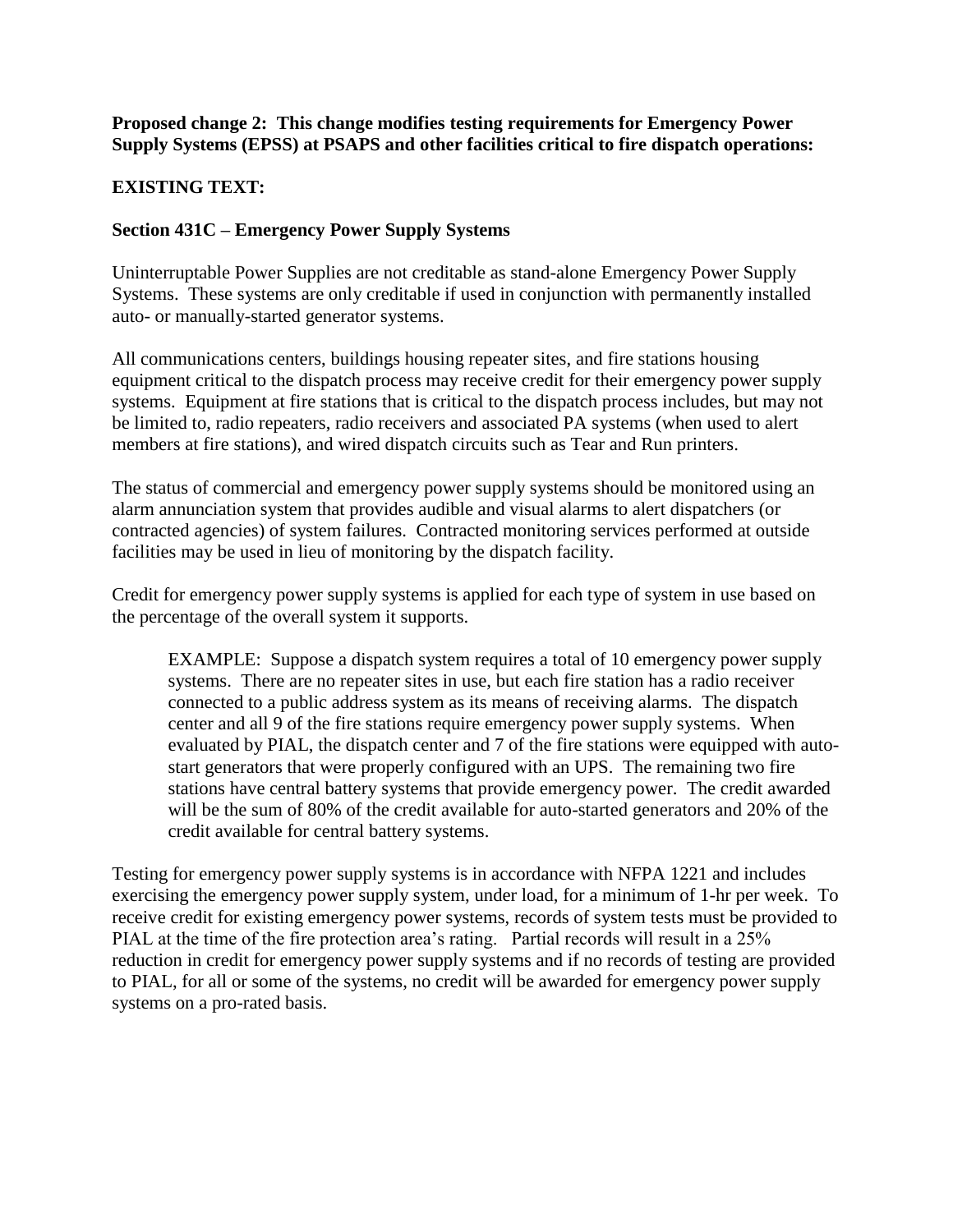#### **PROPOSED TEXT:**

#### **Section 431C – Emergency Power Supply Systems**

Uninterruptable Power Supplies are not creditable as stand-alone Emergency Power Supply Systems. These systems are only creditable if used in conjunction with permanently installed auto- or manually-started generator systems.

All communications centers, buildings housing repeater sites, and fire stations housing equipment critical to the dispatch process may receive credit for their emergency power supply systems. Equipment at fire stations that is critical to the dispatch process includes, but may not be limited to, radio repeaters, radio receivers and associated PA systems (when used to alert members at fire stations), and wired dispatch circuits such as Tear and Run printers.

The status of commercial and emergency power supply systems should be monitored using an alarm annunciation system that provides audible and visual alarms to alert dispatchers (or contracted agencies) of system failures. Contracted monitoring services performed at outside facilities may be used in lieu of monitoring by the dispatch facility.

Credit for emergency power supply systems is applied for each type of system in use based on the percentage of the overall system it supports.

EXAMPLE: Suppose a dispatch system requires a total of 10 emergency power supply systems. There are no repeater sites in use, but each fire station has a radio receiver connected to a public address system as its means of receiving alarms. The dispatch center and all 9 of the fire stations require emergency power supply systems. When evaluated by PIAL, the dispatch center and 7 of the fire stations were equipped with autostart generators that were properly configured with an UPS. The remaining two fire stations have central battery systems that provide emergency power. The credit awarded will be the sum of 80% of the credit available for auto-started generators and 20% of the credit available for central battery systems.

Testing for emergency power supply systems (EPSS) is in accordance with NFPA 1221 and NFPA 110. Authorities having jurisdiction over the facility using the EPSS may define dates and times for testing, but at a minimum, testing must include weekly inspections of all critical parts of the EPSS including diesel or spark-ignited generators and automatic transfer switches and operation of these EPSS under load (or equivalent load) for a minimum of 30 minutes per month. As required by NFPA 110, the load test must be from a "cold start" condition and must include a simulated failure of the primary power source either by using the test switch(es) on the automatic transfer switch or by operating a normal circuit breaker. Testing of Stored Emergency Power Supply Systems (SEPSS) such as battery banks used as an SEPSS will be done by qualified personnel only and performed in accordance with NFPA 111. To receive credit for existing emergency power systems, records of system tests must be provided to PIAL at the time of the fire protection area's rating. Partial records or tests will result in a 25% reduction in credit for emergency power supply systems and if no records of testing are provided to PIAL, for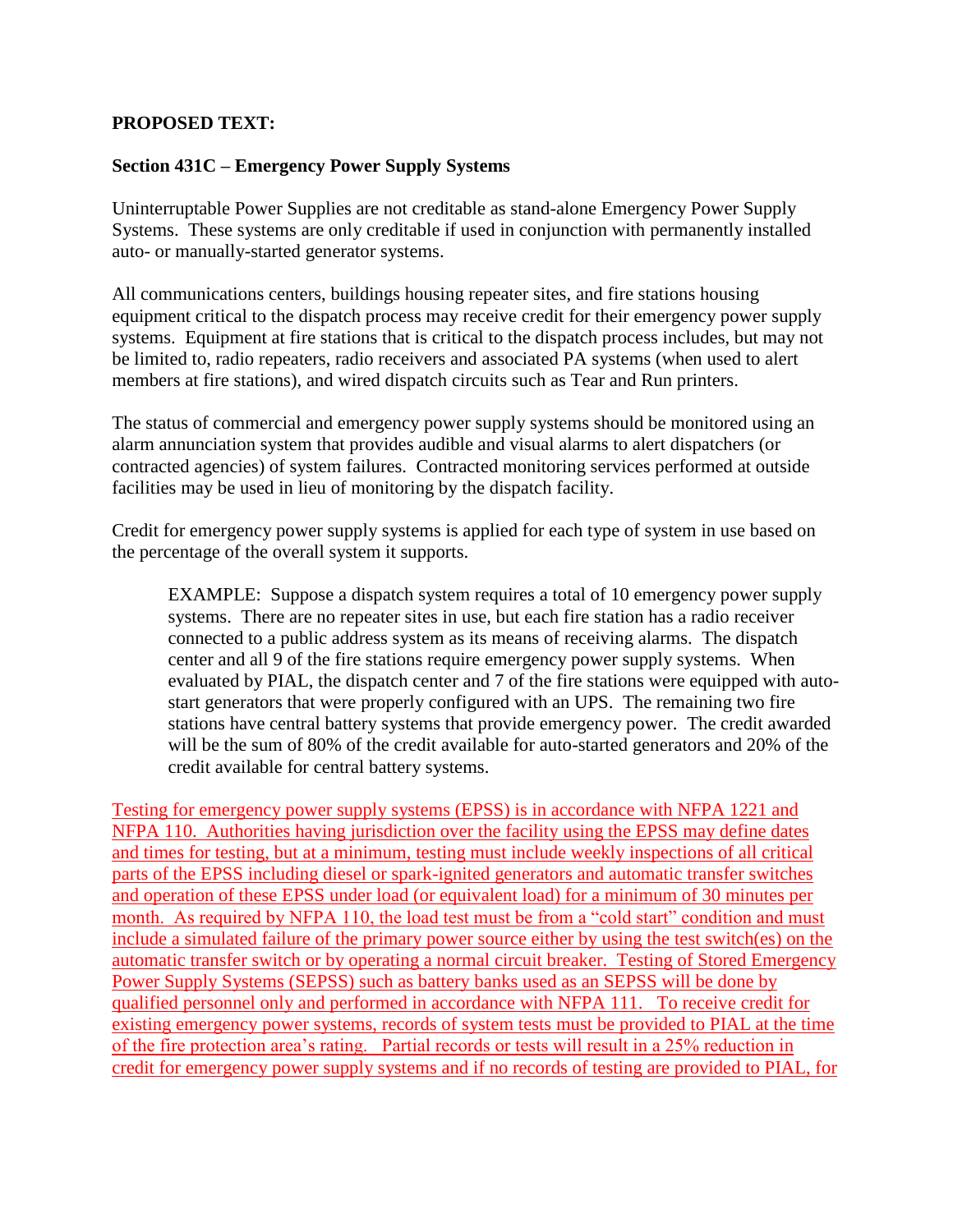all or some of the systems, no credit will be awarded for emergency power supply systems on a pro-rated basis.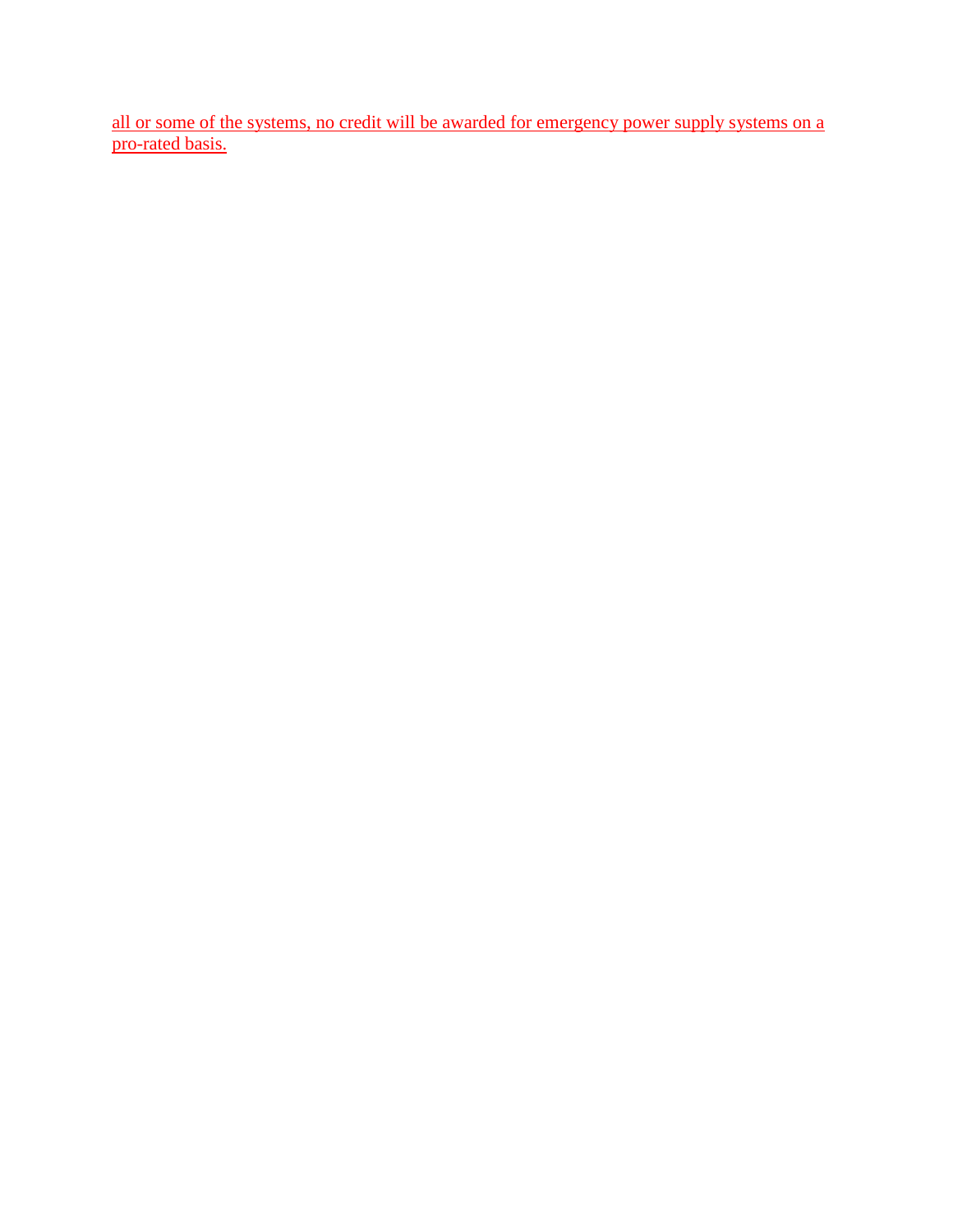**Proposed change 3: this change adds text to clarify telecommunicator certification requirements without tying that certification to a nationally recognized certification. This leaves existing state- or local-level certifications available for credit:**

## **EXISTING TEXT:**

## **Section 420C – Telecommunicator Training and Certification**

PIAL recognizes APCO ANS 3.103.1---2010, Minimum Training Standards for Public Safety Telecommunicators, as the baseline document for telecommunicator competencies. All telecommunicators should be trained, as a minimum, to this or an equivalent standard. Training programs that meet or exceed the APCO standard and are approved by the AHJ are acceptable. The content of and attendance at all training programs should be available for review by PIAL during its field evaluation.

Additional credit is available if telecommunicators have received certification at the level of Telecommunicator I or above.

## **PROPOSED TEXT:**

### **Section 420C – Telecommunicator Training and Certification**

PIAL recognizes APCO ANS 3.103.1---2010, Minimum Training Standards for Public Safety Telecommunicators, as the baseline document for telecommunicator competencies. All telecommunicators should be trained, as a minimum, to this or an equivalent standard. Training programs that meet or exceed the APCO standard and are approved by the AHJ are acceptable. The content of and attendance at all training programs should be available for review by PIAL during its field evaluation.

In addition to training, telecommunicators should be certified as meeting the knowledge skills and abilities for their positions. Documentation of these certifications should be available for review by PIAL during its field evaluation.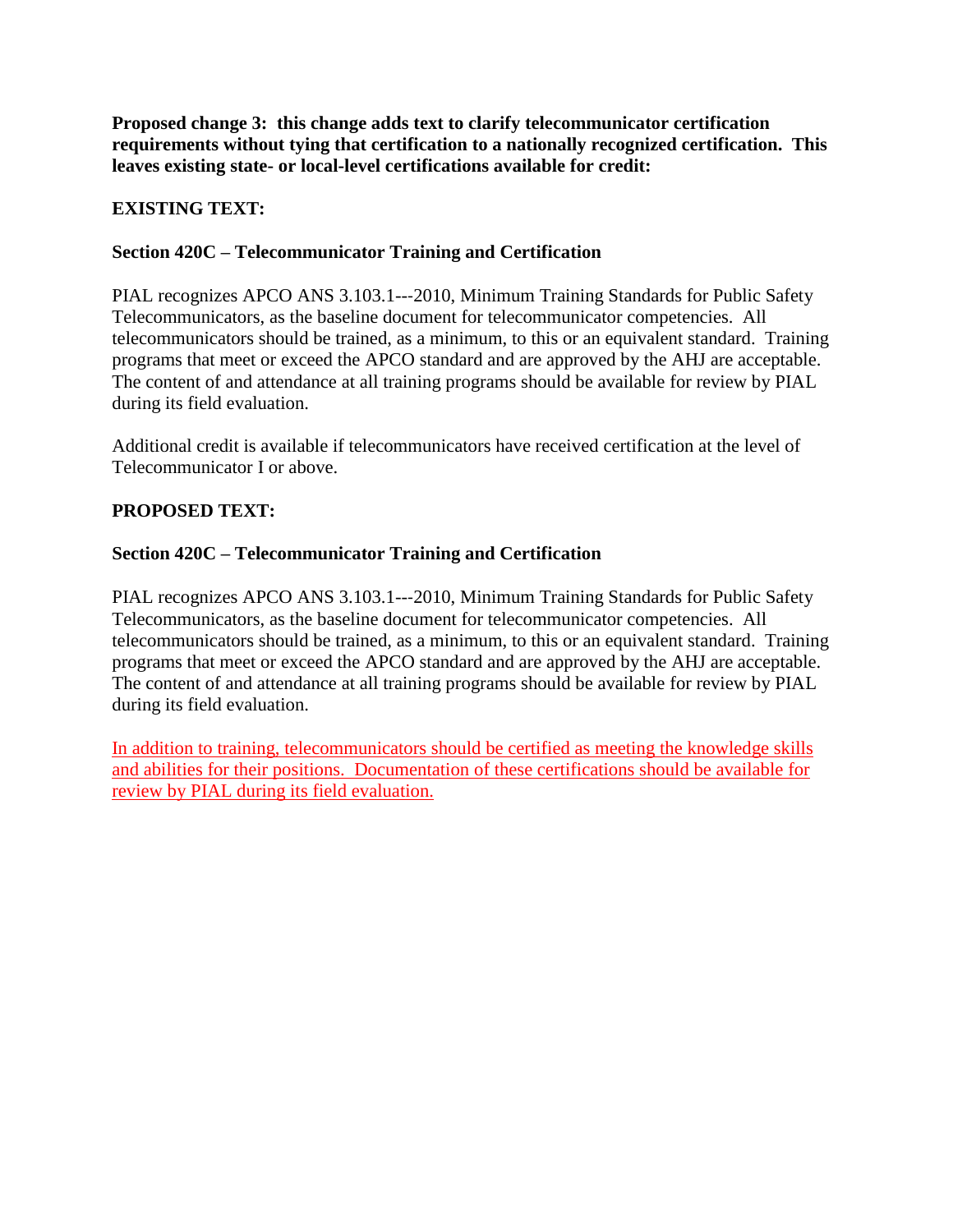**Proposed change 4: this change allows for use of 3" or larger hose as a substitution for the 15' of soft-suction hose specified in the FSRS. It also clarifies that there is no suitable substitution for the required 20' of hard-suction hose carried on a pumper.**

### **EXISTING TEXT:**

| <b>Required Engine Company Equipment,</b> |               |                      |  |
|-------------------------------------------|---------------|----------------------|--|
| <b>Equivalencies and Definitions</b>      |               |                      |  |
| Item                                      | <b>Needed</b> | <b>Equivalencies</b> |  |

| <b>Booster Tank</b> | 300 gallon or larger    | None |  |
|---------------------|-------------------------|------|--|
| Hose                |                         |      |  |
| Suction Hose        | 15' Soft-Suction or 20' | None |  |
|                     | <b>Hard Suction</b>     |      |  |

## **PROPOSED TEXT:**

| <b>Required Engine Company Equipment,</b><br><b>Equivalencies and Definitions</b> |                      |                      |  |
|-----------------------------------------------------------------------------------|----------------------|----------------------|--|
| <b>Item</b>                                                                       | <b>Needed</b>        | <b>Equivalencies</b> |  |
| <b>Booster Tank</b>                                                               | 300 gallon or larger | None                 |  |
| Hose                                                                              |                      |                      |  |
| <b>Suction Hose</b>                                                               | 15' Soft-Suction or  | Minimum 15' of 3" or |  |
|                                                                                   |                      | larger hose          |  |
|                                                                                   | 20' Hard Suction     | None                 |  |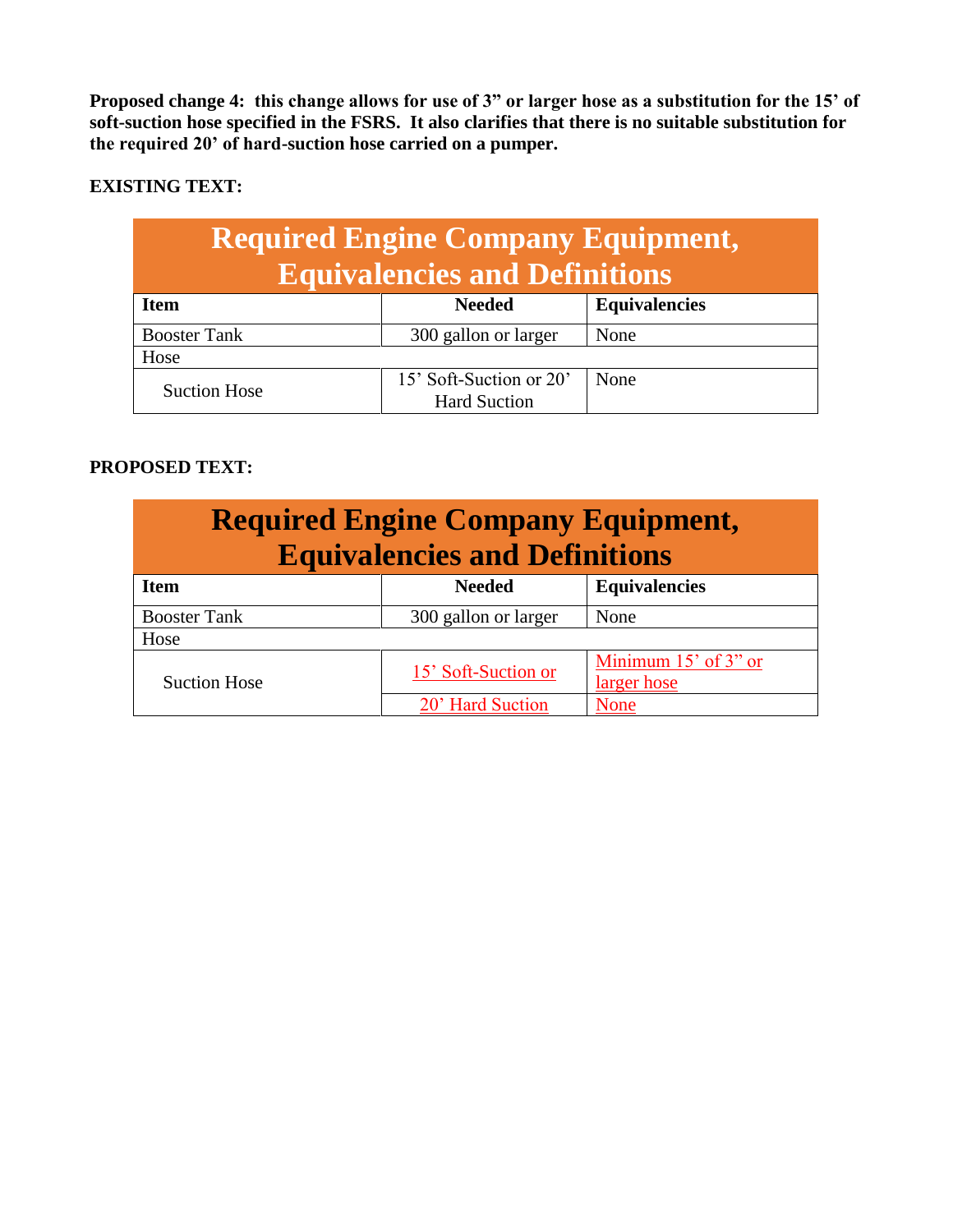**Proposed Change 5: This change allows 10,000 lumen LED Floodlights as a substitute for the 500Watt Halogen Flood Light:**

# **EXISTING TEXT:**

| <b>Required Service Company Equipment,</b><br><b>Equivalencies and Definitions</b> |               |                                                   |
|------------------------------------------------------------------------------------|---------------|---------------------------------------------------|
| <b>Item</b>                                                                        | <b>Needed</b> | <b>Equivalencies</b>                              |
| Portable floodlight (500 Watt)                                                     |               | Tripod floodlight; mini-<br>generator floodlight. |

## **PROPOSED TEXT:**

| <b>Required Service Company Equipment,</b><br><b>Equivalencies and Definitions</b> |               |                                                                                                                                             |  |
|------------------------------------------------------------------------------------|---------------|---------------------------------------------------------------------------------------------------------------------------------------------|--|
| <b>Item</b>                                                                        | <b>Needed</b> | <b>Equivalencies</b>                                                                                                                        |  |
| Portable floodlight (500 Watt)                                                     |               | Tripod floodlight; mini-<br>generator floodlight.<br>Portable electric (not battery<br>operated) LED Floodlight<br>$(10,000$ lumen minimum) |  |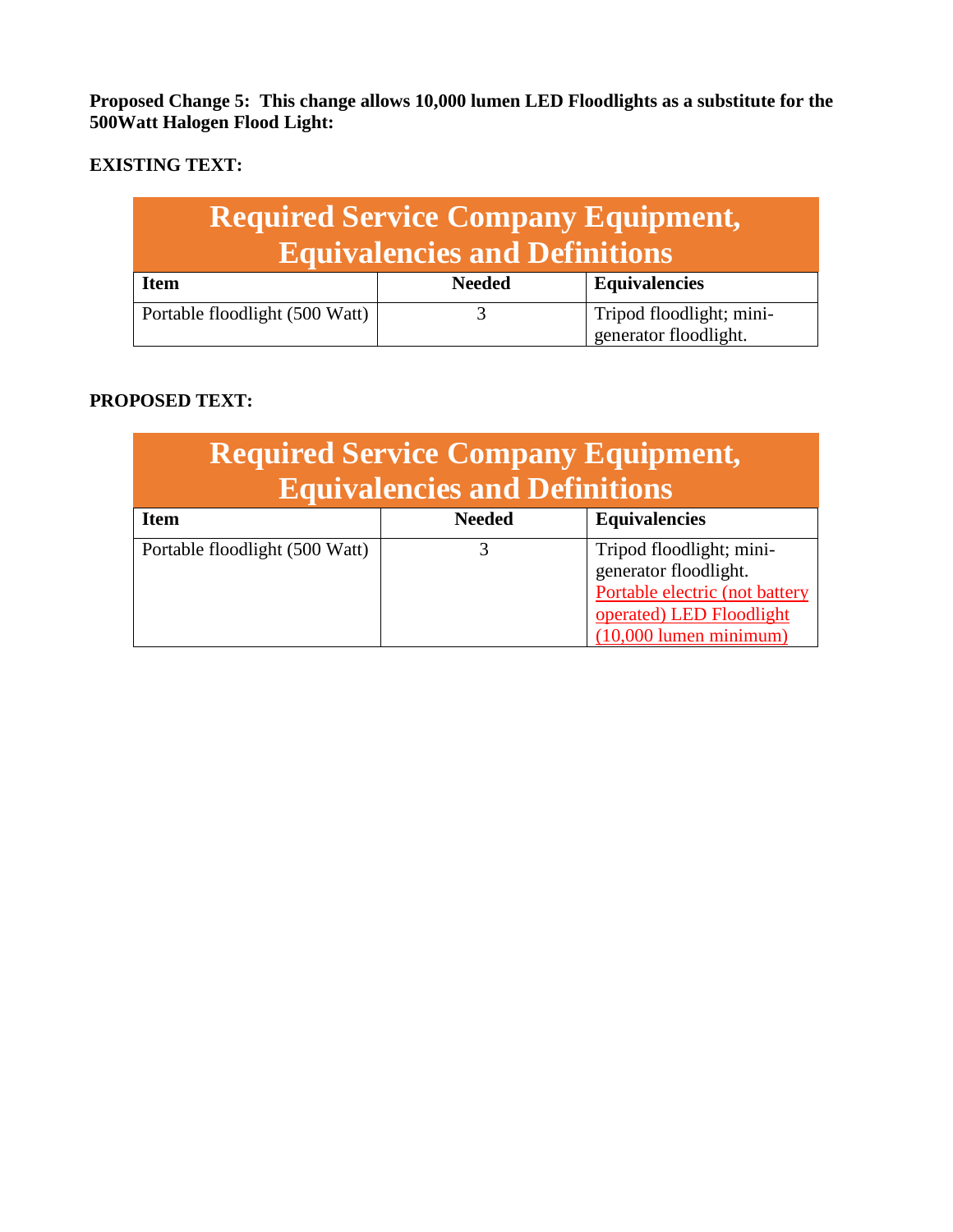**Proposed Change 6: This change specifies minimum creditable Incident Management System Training as National Incident Management System (NIMS) 100 training and allows for alternative training such as LSU's "Incident Command" in lieu of the NIMS training provided that training meets or exceeds NIMS training content.**

## **EXISTING TEXT:**

## **Section 720 – Credit For Incident Management System (IMS)**

PIAL will review IMS training documentation. All members of the department should be trained to the level commensurate with their duties and responsibilities.

Training must be dated within 5-years (graded year and 4 prior years) to receive credit.

PIAL will not award credit for use of an SOP in lieu of training.

## **PROPOSED TEXT:**

### **Section 720 – Credit For Incident Management System (IMS)**

PIAL will review IMS training documentation. All members of the department should be trained to the level commensurate with their duties and responsibilities.

Training may involve a minimum of NIMS 100 or local equivalent training. If local training, departments should be able to provide documentation that local training content equates to or exceeds content provided in NIMS 100 training.

Training must be dated within 5-years (graded year and 4 prior years) to receive credit.

PIAL will not award credit for use of an SOP in lieu of training.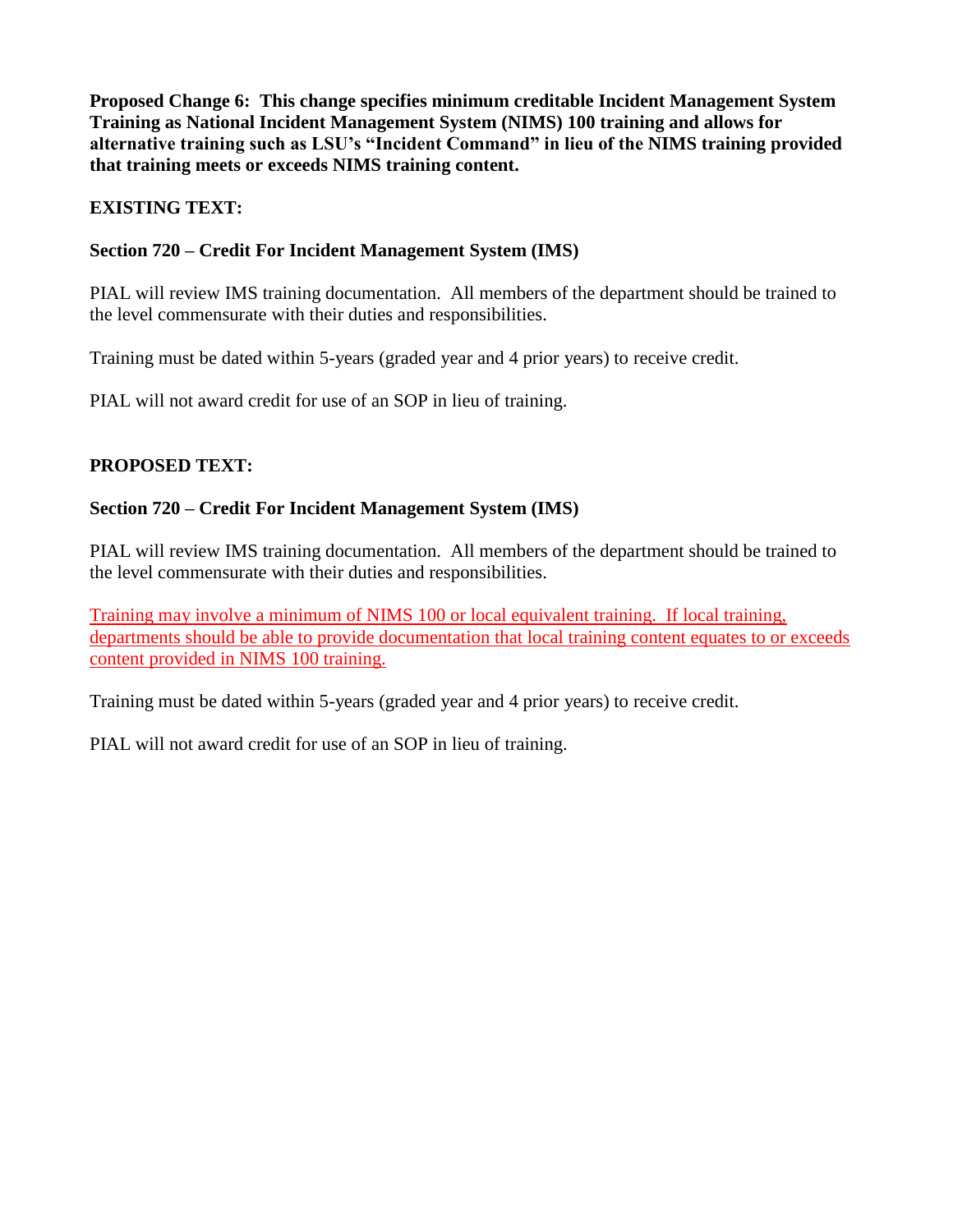**Proposed change 7: This change adds recognition of Fire and Life Safety Educator certifications for those conducting public safety education training.**

#### **EXISTING TEXT:**

#### **Section 1031A – Fire Safety Education Course**

Documentation of qualifications to teach fire safety education courses must be submitted to PIAL with the grading questionnaire. Documentation may include Instructor I Certification.

#### **PROPOSED TEXT:**

#### **Section 1031A – Fire Safety Education Course**

Documentation of qualifications to teach fire safety education courses must be submitted to PIAL with the grading questionnaire. Documentation may include Instructor I or Fire and Life Safety Educator I or higher Certifications.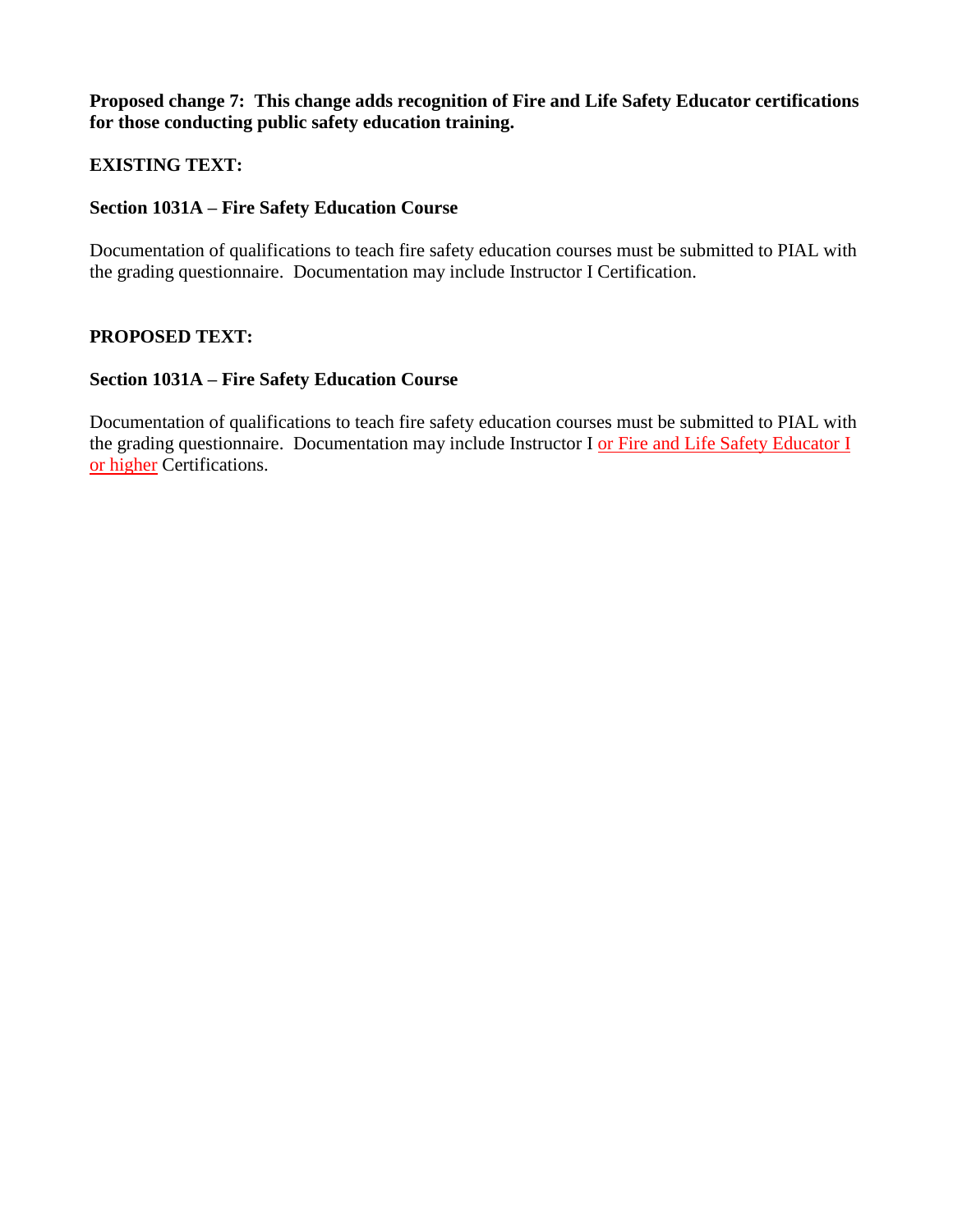**Proposed change 8: This change identifies "each school as (Pre-K thru 12th grades), defines "ECE" as grades Pre-K through 3rd grade, and exempts daycare facilities with no educational components from consideration for this credit.** 

### **EXISTING TEXT:**

#### **Section 1032B – Fire Safety Education in Schools (Through Grade 12)**

Documentation of fire drills conducted at each school in the graded area must be submitted to PIAL with the grading questionnaire.

Documentation of teaching fire safety education to all students in early childhood education programs must be submitted to PIAL with the grading questionnaire. These lessons are presented by certified school teachers within the schools located in the graded area. Suitable documentation may include copies of curriculum requirements, lesson plans, or signed statements from school administrators.

#### **PROPOSED TEXT:**

#### **Section 1032B – Fire Safety Education in Schools (Through Grade 12)**

Documentation of fire drills conducted at each school (Pre-K-12) in the graded area must be submitted to PIAL with the grading questionnaire.

Documentation of teaching fire safety education to all students in early childhood education (ECE) programs (Pre-K through 3rd grade) must be submitted to PIAL with the grading questionnaire. All public and private schools teaching Pre-K through 3rd grade students require fire safety education curriculum to earn this credit. Private daycare facilities that do not provide educational services are excluded. These lessons are presented by certified school teachers within the schools located in the graded area. Suitable documentation may include copies of curriculum requirements, lesson plans, or signed statements from school administrators.